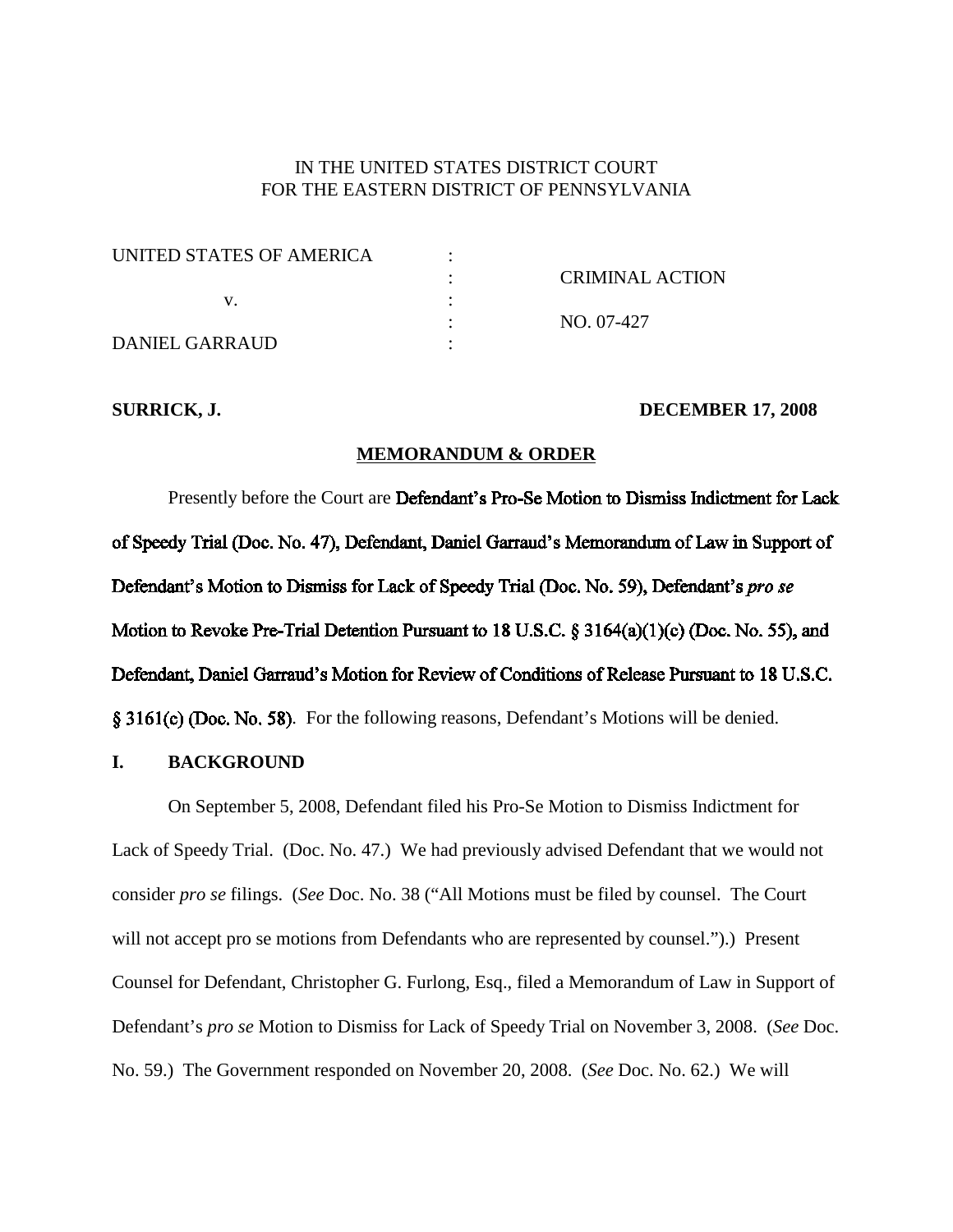address the issues raised in the Motions.

A review of the procedural history of this case clearly demonstrates that any delay in the Defendant's case is a direct result of the actions of and decisions by Defendant and Defendant's prior attorney.

After being arrested on June 29, 2007, in connection to the armed robbery of a federally insured bank, Defendant came before a federal magistrate judge on July 5, 2007, and was ordered detained. (Doc. Nos. 4, 6, 9.) On July 25, 2007, Defendant was indicted on charges of armed bank robbery in violation of 18 U.S.C. § 2113(d) and using or carrying a firearm during a crime of violence in violation of 18 U.S.C. § 924(c). (Doc. No. 10.) Defendant was arraigned on August 16, 2007, and Louis R. Busico, Esq., was appointed to represent him. (Doc. Nos. 11, 12- 13.) On August 27, 2007, Defendant filed two counseled motions, both of which the Court granted: Motion for Continuance Pursuant to 18 U.S.C.  $\S$  3161(h)(8)(A) [now  $\S$  3161(h)(7)(A)] (Doc. No. 14), and Motion for Enlargement of Time for Filing Pre-Trial Motions (Doc. No. 15). That same day, we entered an Order directing that

excludable time in the above-captioned case be computed and entered in the record from the date of filing of the Defendant's Motion for Enlargement of Time for Filing Pretrial Motions, Paper No. 15, and Defendant's Motion for Continuance, Paper No. 14 (Both Motions filed on August 27, 2007) until such time that a hearing on the said motion is concluded or other prompt disposition is made.

(Doc. No. 16.) In addition, on September 13, 2007, in response to Defendant's continuance request we entered an Order that pre-trial motions would be due twenty days after the completion of discovery and we determined that "[i]n accordance with 18 U.S.C. § 3161(h)(8)(A) [now §  $3161(h)(7)(A)$ , the Court finds that the ends of justice served by granting this continuance outweigh the best interests of the public and the defendant in a speedy trial and, therefore, orders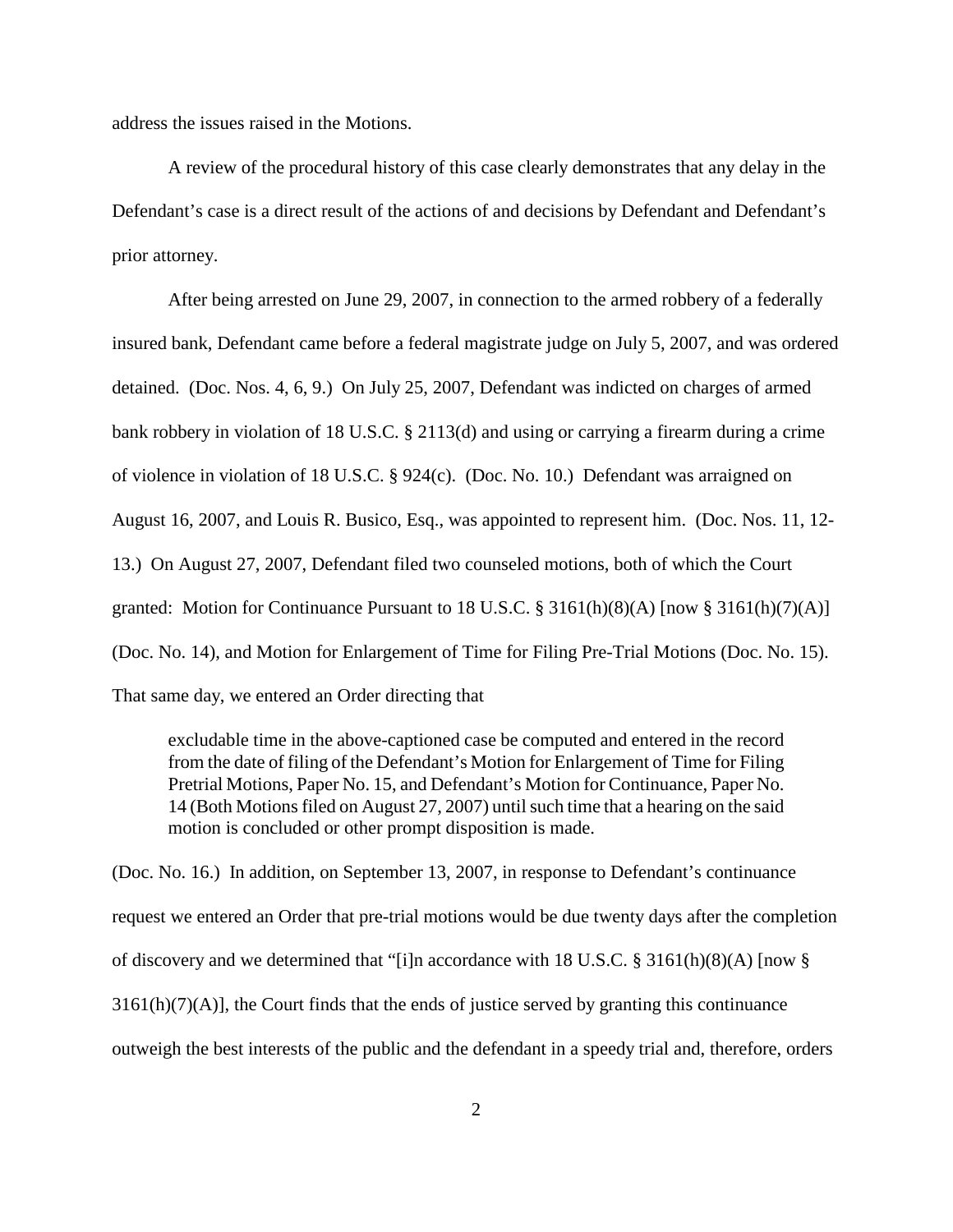this case continued." (Doc. No. 18.)

During the next several months, the parties exchanged discovery and engaged in plea negotiations. Each month the Court inquired of Defense Counsel concerning the status of the case. The Court was repeatedly told by Defense Counsel that the case should not be scheduled for trial, that the plea negotiations were progressing satisfactorily and that he expected the case to be disposed of by a non-trial disposition. In late April of 2008, Counsel advised the Court that negotiations were completed and that a guilty plea hearing should be scheduled. On May 8, 2008, notice of a guilty plea hearing was sent to Defense Counsel and the Assistant United States Attorney, scheduling the guilty plea for May 23, 2008. (Doc. No. 19.) The Government filed its Guilty Plea Memorandum on May 20, 2008. (Doc. No. 20.) The change of plea hearing was rescheduled for June 6, 2008 (Doc. No. 21). At the hearing on June 6, 2008, Defendant requested a continuance. Defendant's attorney advised that Defendant wanted to review the notes of testimony from the July 5, 2007 probable cause hearing before Magistrate Judge Carol S.M. Wells. At the conclusion of the hearing on June 6, 2008, we advised Counsel that if the case was not disposed of by guilty plea we would begin trial on June 23, 2008. Thereafter, we issued a revised scheduling order and scheduled trial for June 23, 2008. (Doc. Nos. 24, 25.) On June 19 and 20, 2008, Counsel for Defendant and Counsel for the Government submitted proposed jury instructions (Doc. Nos. 27, 32) and proposed voir dire questions (Doc. Nos. 28, 29).

On June 18, 2008, we received a letter from Defendant indicating that he was dissatisfied with Defense Counsel's representation. (Letter from Defendant Daniel Garraud to the Court (June 13, 2008).) We scheduled a status conference for June 20, 2008. At the status conference,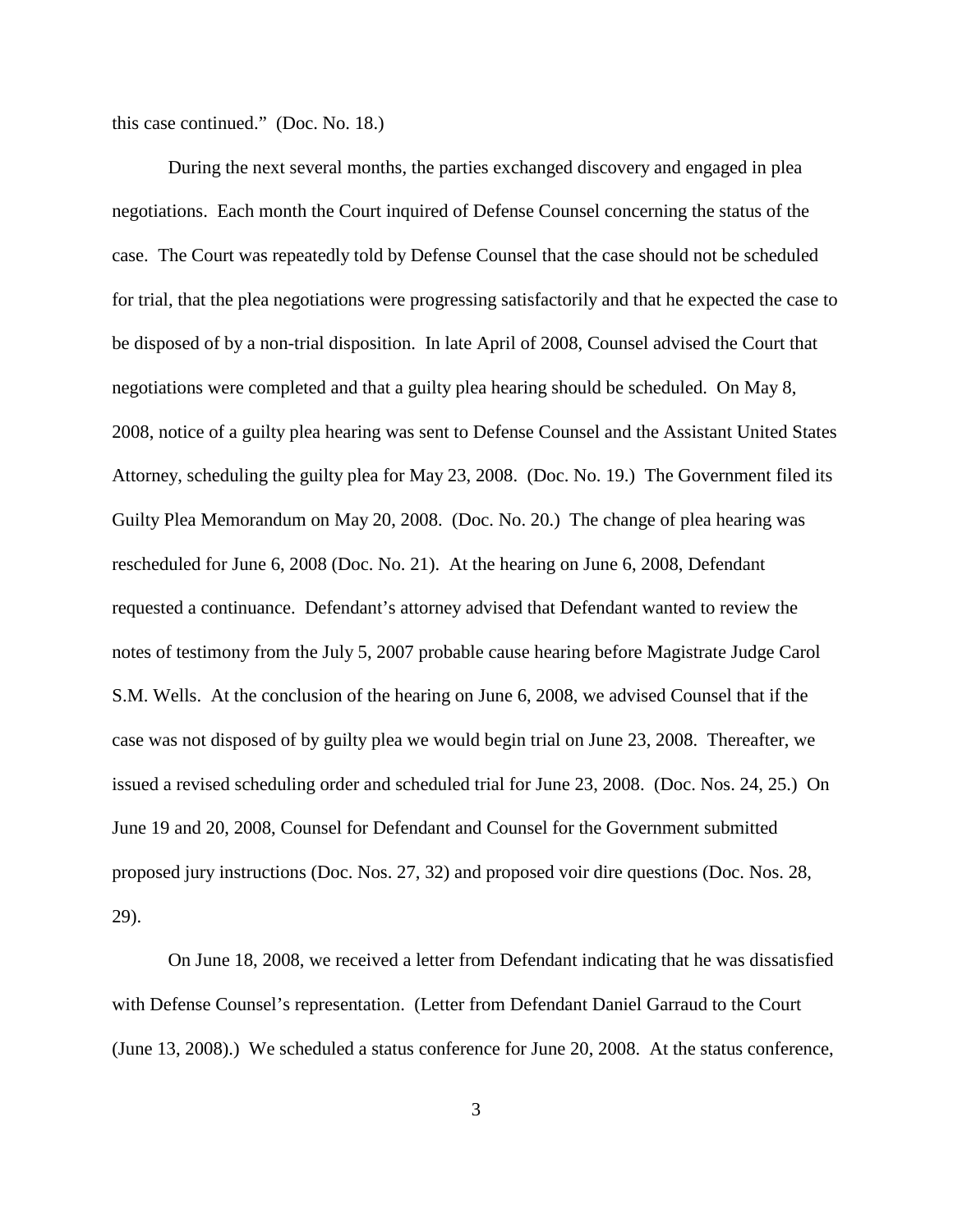both the Government and Defense Counsel indicated that they were prepared to proceed to trial, although Defense Counsel stated that his relationship with his client was acrimonious, which would hinder his effectiveness at trial. (*See* Hr'g Tr. 3, 8, 9-10, Jun. 20, 2008.) Defendant stated that he did not want to represent himself (*see id*. at 4) and he advised the Court, "I need at least a month and an attorney." (*Id*. at 11.) After some discussion, we granted Defendant's request for a new attorney. We stated that we were appointing new counsel not because we believed present counsel had mishandled the case, but rather because Defendant would not communicate productively with his attorney. (*Id*. at 14-15.) We also advised Defendant that he would have to communicate with his new lawyer and that failing to do so would result in Defendant representing himself, with his newly-appointed attorney acting as stand-by counsel. (*Id*. at 15.) We explained to Defendant that if we did not go to trial as scheduled on June 23, 2008, the trial would not be within the time frame set by the Speedy Trial Act. (*Id*. at 16.) Defendant responded, "That's fine. That's fine." (*Id*.) The Government advised that two FBI agents who were prepared to testify if the trial began as scheduled on June 23, 2008, would not be available if the trial were continued by one month because they were leaving for three-month tours of duty in Iraq on July 4, 2008. (*Id*. at 16-17.) We explained to Defendant that if we continued the case, because of the unavailability of these Government witnesses, the case would be continued well beyond thirty days. (*Id*. at 17-18.) Defendant responded, "Yeah. I have no problem with the speedy trial . . . ." (*Id*. at 18.) We reiterated to Defendant that the trial would more than likely be scheduled for a later date, such as in November. (*Id*.) Defendant stated that he understood and conceded that the continuance was being granted as a result of his request. (*Id*.)

On June 23, 2008, we appointed Christopher G. Furlong, Esq., to represent Defendant.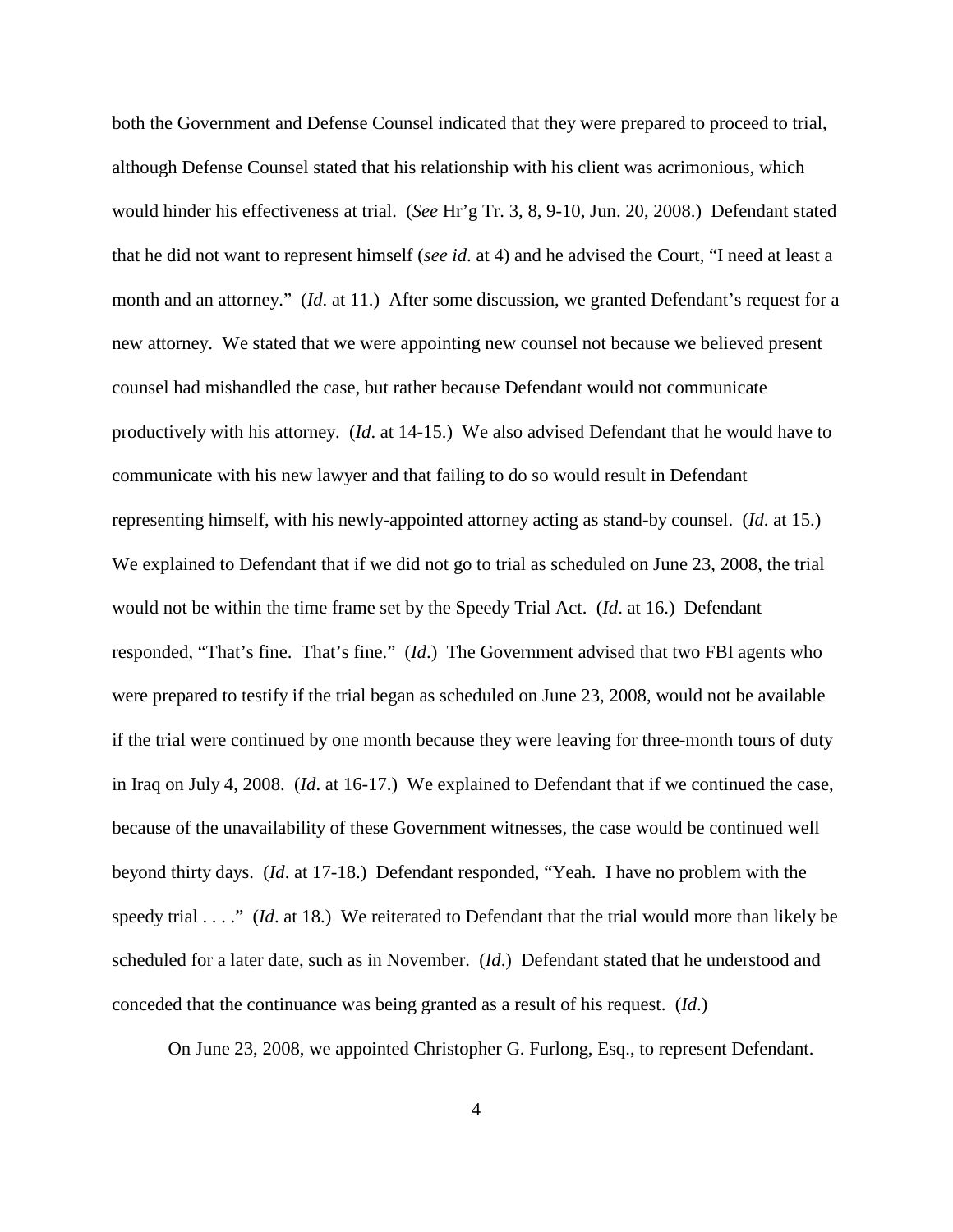(Doc. Nos. 36, 40.) We also granted Defendant's Motion for Continuance Pursuant to 18 U.S.C. § 3161(h)(8)(A) [now § 3161(h)(7)(A)]. (Doc. Nos. 35, 37.) We scheduled trial for November 10, 2008 (Doc. No. 39) and issued a revised scheduling order (Doc. No. 38). Despite our caution against filing *pro se* motions, Defendant filed several *pro se* motions between September 5 and 8, 2008. (*See* Doc. Nos. 45-49.) Included in these motions was Defendant's Motion to Release Counsel. (Doc. No. 49.) In that Motion, Defendant requests that the Court dismiss newly appointed counsel Christopher Furlong and permit Defendant to proceed *pro se*. (*Id*.) On September 8, 2008, Defense Counsel filed a Motion for Extension of Time Within Which to File Pre-Trial Motions. (Doc. No. 50.)

A status hearing was held on September 18, 2008. At that hearing, Defendant agreed to withdraw his motion to dismiss Counsel. (*See* Doc. No. 51.) Defendant also stipulated to a continuance of the trial from the scheduled trial date of November 10, 2008, to a date to be set by the Court in late January or early February of 2009. (*See id*.) This continuance was necessitated by Defendant's request for expert witnesses to examine some of the Government's evidence. We issued an amended scheduling order directing Defense Counsel to file supplemental pre-trial motions by November 3, 2008. (Doc. No. 52.) Trial is now scheduled for January 26, 2009. (Doc. No. 53.) On November 28, 2008, Defendant submitted a second *pro se* motion to dismiss counsel (Doc. No. 66) as well as a motion seeking to disqualify this Court (Doc. No. 65). Those *pro se* motions are still pending.

#### **II. DISCUSSION**

Defendant argues that when this Court granted Defendant's motion for a sixty-day continuance as well as a motion for extension of time to file pre-trial motions, "unbeknownst to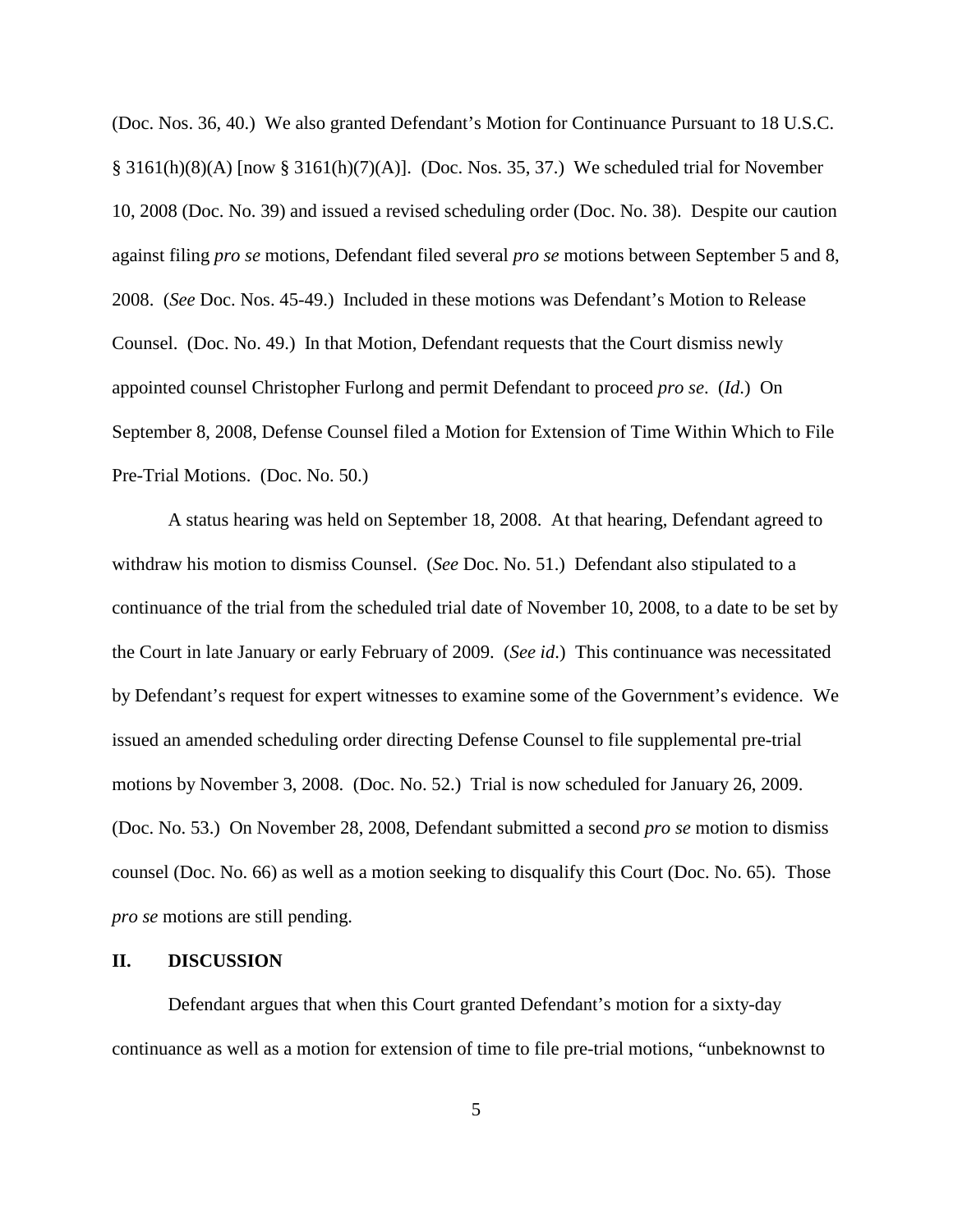Defendant, instead of receiving the sixty day continuance that his counsel requested, Garraud was granted an open ended continuance by the Court." (Doc. No. 59 at unnumbered 1-2.) Defendant contends further that, judging by the docket, no activity took place in this matter between September 14, 2007, and May 8, 2008. (*Id*. at unnumbered 2.) Finally, Defendant asserts that he was not aware of the purpose of the change of plea hearing until June 6, 2008, the day the hearing took place. (*Id*.) Defendant concludes that the continuance granted by this Court did not validly exclude time under the Speedy Trial Act because "[t]he record in the instant matter is completely devoid of any evidence that this Court engaged in an 'ends of justice' analysis which the Act requires. The Court has left neither an oral or written record for the reasons relied on in granting this continuance." (*Id*. at unnumbered 3.)

The Speedy Trial Act provides that "[i]n any case in which a plea of not guilty is entered, the trial of a defendant charged in an information or indictment with the commission of an offense shall commence within seventy days from the filing date (and making public) of the information or indictment . . . ." 18 U.S.C.  $\S$  3161(c)(1). However,

Any period of delay resulting from a continuance granted by any judge on his own motion or at the request of the defendant or his counsel or at the request of the attorney for the Government, if the judge granted such continuance on the basis of his findings that the ends of justice served by taking such action outweigh the best interest of the public and the defendant in a speedy trial. No such period of delay resulting from a continuance granted by the court in accordance with this paragraph shall be excludable under this subsection unless the court sets forth, in the record of the case, either orally or in writing, its reasons for finding that the ends of justice served by the granting of such continuance outweigh the best interests of the public and the defendant in a speedy trial.

*Id.* § 3161(h)(7)(A) (formerly § 3161 (h)(8)(A)). Moreover, in computing the seventy day period, the district court must exclude from its calculations "delay resulting from any pretrial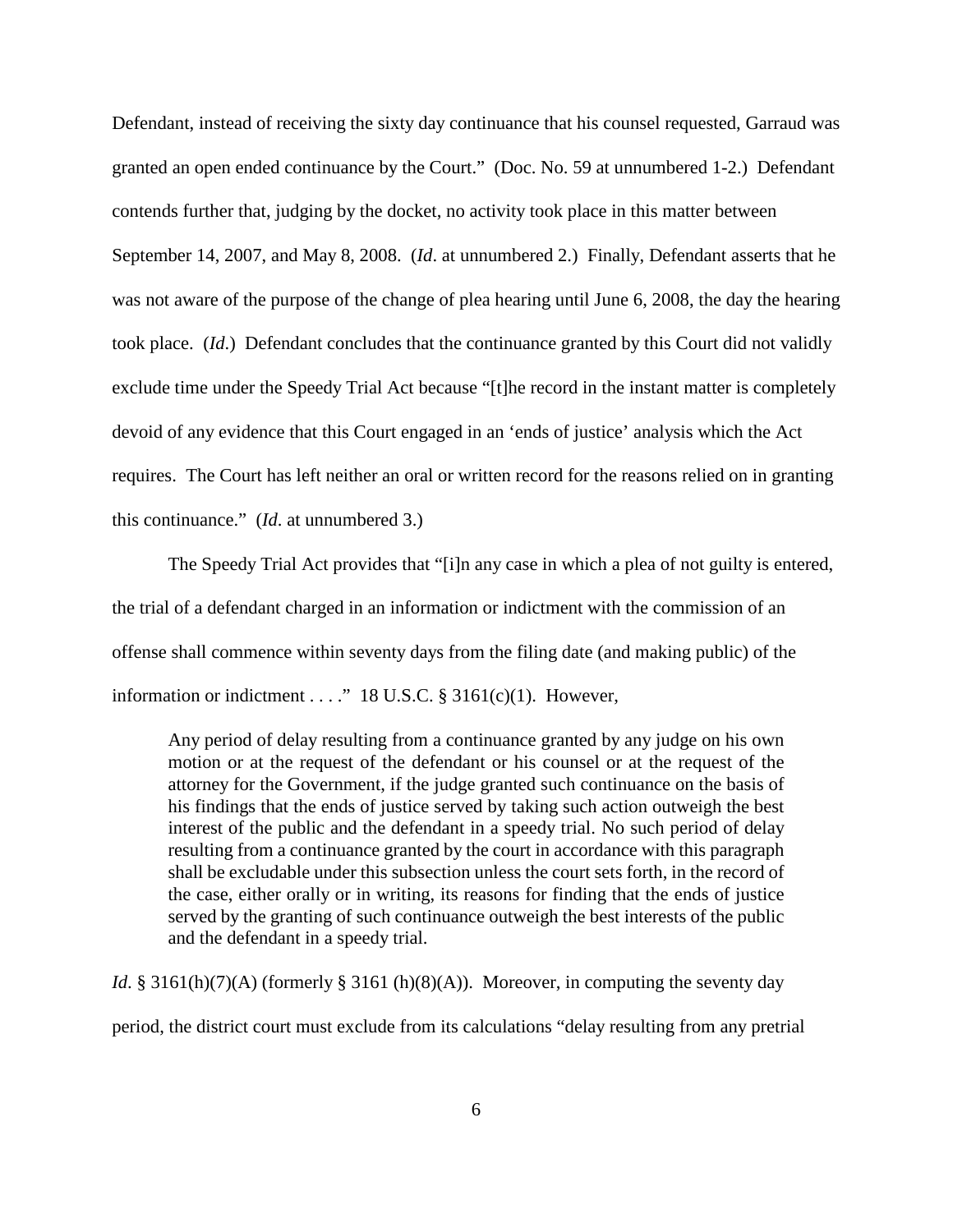motion, from the filing of the motion through the conclusion of the hearing on, or other prompt disposition of, such motion . . . ." *Id.*  $\S 3161(h)(1)(D)$  (formerly  $\S 3161(h)(1)(F)$ ). The Third Circuit permits, but disfavors, open-ended continuances: "We caution district courts . . . against the practice of entering open-ended continuances, no matter who asks for them, and recommend strongly that the reasons for granting any continuance, including ends of justice continuances, be recorded at the time the continuance is granted." *United States v. Lattany*, 982 F.2d 866, 876 n.14 (3d Cir. 1992).

Here, with regard to the disputed time period, we entered two Orders. (*See* Doc. Nos. 16, 18.) First, we excluded from the statutory seventy-day period the time from the date of the filing of Defendant's two motions (Doc. Nos. 14, 15) to the date that we disposed of the motions pursuant to 18 U.S.C. § 3161(h)(1)(D) (formerly § 3161(h)(1)(F)). (*See* Doc. No. 16.) Next, we granted both of Defendant's motions, with some qualifications. (*See* Doc. No. 18.) We directed that Defendant's pre-trial motions be submitted twenty days after completion of discovery, although Defendant had requested a thirty-day period. Defendant argued that he needed the extension because defense counsel was not in possession of all discovery and he needed "to receive and fully review all discovery material before deciding what motions, if any, are appropriate to file." (Doc. No. 15 ¶ 5.) In the same Order, we granted Defendant's Motion for Trial Continuance, and stated that "[i]n accordance with 18 U.S.C. § 3161(h)(8)(A) [now §  $3161(h)(7)(A)$ , the Court finds that the ends of justice served by granting this continuance outweigh the best interests of the public and the defendant in a speedy trial and, therefore, orders this case continued." (Doc. No. 18.) We granted this continuance upon consideration of Defendant's Motion, which explained that "Counsel herein was appointed to represent the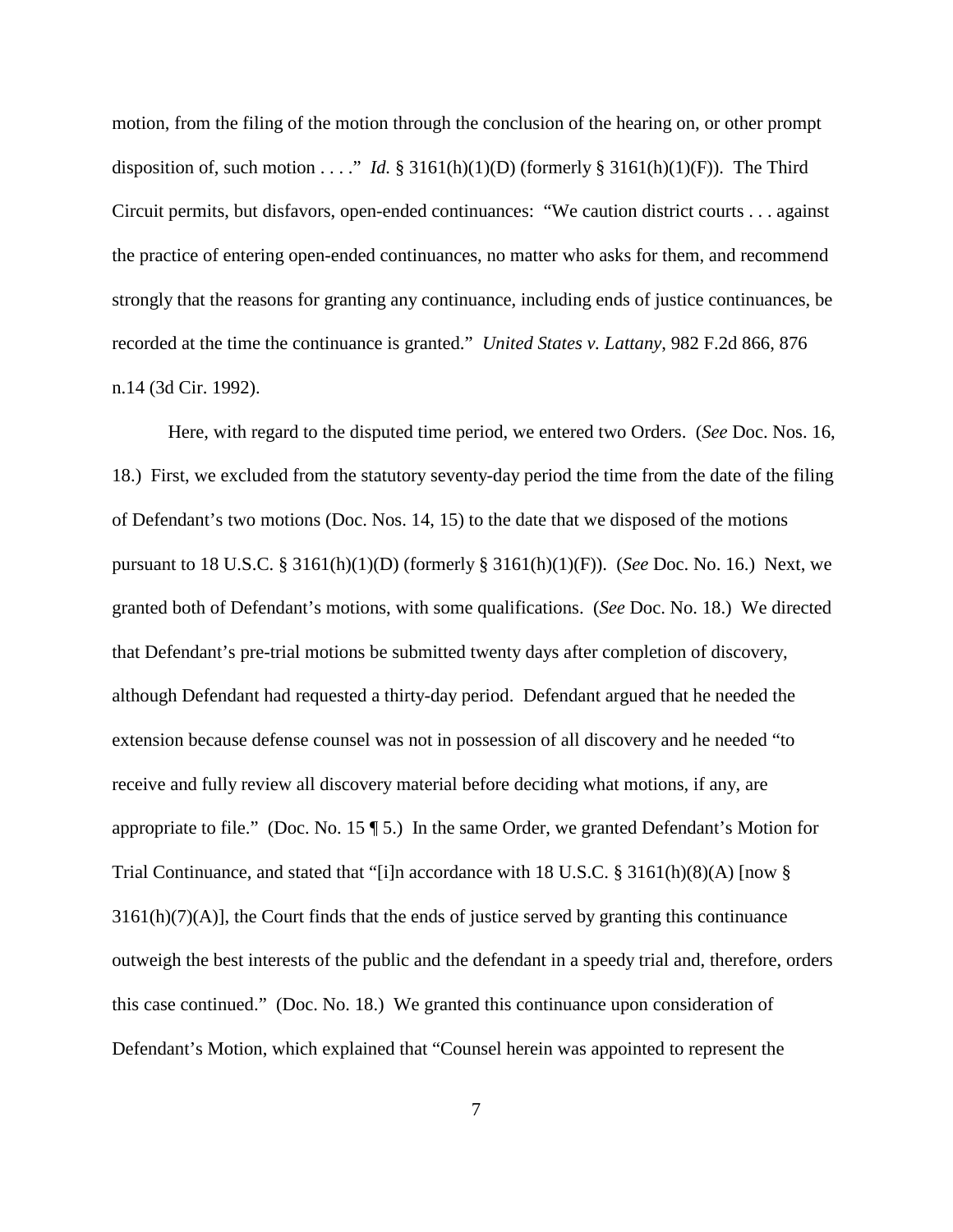defendant on Tuesday, August 14, 2007. Counsel herein is still investigating any possible defenses to this case by reviewing pre-trial discovery." (Doc. No. 14.) Viewed in its entirety, Defendant requested time to gather and review discovery, investigate possible defenses, decide what motions to file, file those motions, and have the Court dispose of those motions. It is clear from the record that we continued the trial under 18 U.S.C.  $\S$  3161(h)(8)(A) (now  $\S$ 3161(h)(7)(A)) in order to provide Defendant time for effective trial preparation. *See Lattany*, 982 F.2d at 879 (finding that when a district court articulates its reasons for granting a continuance, "it is not necessary for it to articulate facts which are obvious and are set forth in the motion for the continuance itself"); *see also* 18 U.S.C. § 3161(h)(7)(B)(iv) (formerly § 3161(h)(8)(B)(iv)) (permitting courts to grant trial continuances if "the failure to grant such a continuance . . . would deny counsel for the defendant or the attorney for the Government the reasonable time necessary for effective preparation, taking into account the exercise of due diligence"). Following the trial continuance, the parties proceeded to exchange discovery. As requested by Defendant, the completion of discovery would trigger Defendant's deadline for submitting pre-trial motions. Defendant emphasized in his motions that he needed time to review the discovery materials in order to decide what pre-trial motions to file and what defense strategies to pursue. More importantly, the parties entered into guilty plea negotiations. Defendant's Counsel requested that trial not be scheduled for a specific date so that he could work out a guilty plea with the Government. Each month Counsel would advise the Court that negotiations were ongoing. In April of 2008, Defendant's attorney advised the Court that negotiations had been successfully completed and a guilty plea hearing was scheduled. When Defendant backed out of the guilty plea, trial was scheduled.

8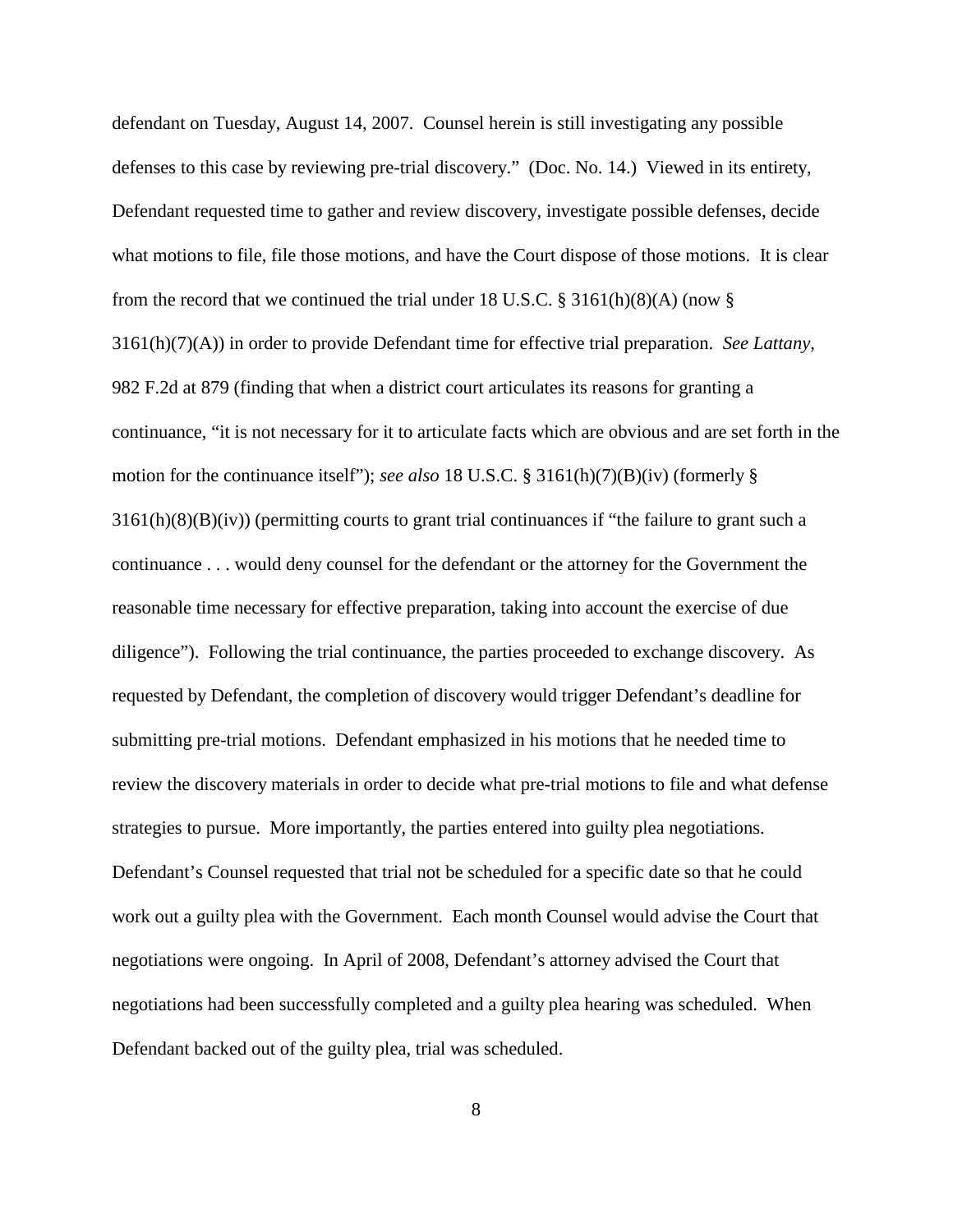Defendant has suffered no prejudice from any delays in this case. Indeed, following the September to May period, Defendant requested and was granted several more continuances to review materials, change lawyers, and prepare for trial. Even now, there are pending before the Court several *pro se* motions by Defendant that, if granted, would further delay trial. Defendant's suggestion that his Speedy Trial Act rights have been violated in this case is ludicrous. The delay in getting this matter to trial has been caused by Defendant himself. Defendant's Pro-Se Motion to Dismiss Indictment for Lack of Speedy Trial (Doc. No. 47), as supplemented by defense counsel's Memorandum of Law in Support of Defendant's Motion to Dismiss for Lack of Speedy Trial (Doc. No. 59), will be denied.

In addition, we will deny Defendant's *pro se* Motion to Revoke Pre-Trial Detention Pursuant to 18 U.S.C. § 3164(a)(1)(c) (Doc. No. 55), as supplemented by Defense Counsel's Motion for Review of Conditions of Release Pursuant to 18 U.S.C. § 3161(c) (Doc. No. 58). Section 3164 provides that where a person is detained solely because he is awaiting trial, that person's trial "shall commence not later than ninety days following the beginning of such continuous detention . . . ." 18 U.S.C. § 3164(b). However, "[t]he periods of delay enumerated in section 3161(h) are excluded in computing the time limitation specified in this section." *Id*. Having found that time was properly excluded under the § 3161(h)(7)(A) (formerly § 3161(h)(8)(A)), we conclude that Defendant's rights under § 3164 have not been violated.

An appropriate Order follows.